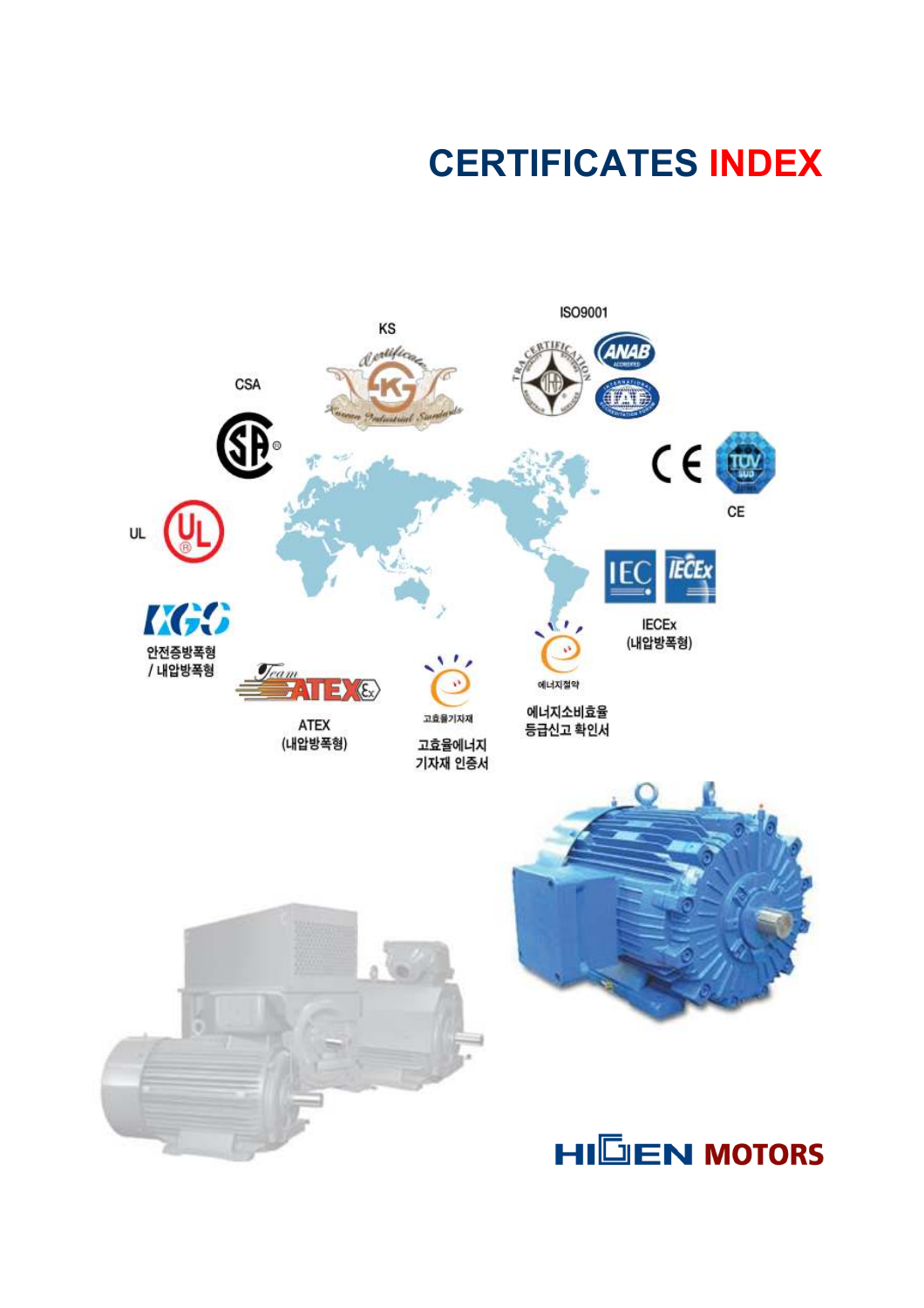## ■ Explosion-proof motors certificates (KGS)

| No.            | Out put<br>(KW) | Pole           | Structure and specification                         | Validity              | Remark                          | Type                       |
|----------------|-----------------|----------------|-----------------------------------------------------|-----------------------|---------------------------------|----------------------------|
| $\overline{1}$ | 0.12            | 2              | Ex e II T3 0.12KW, 2P, 440V, 60Hz, F class          | 2007.5.11~2012.5.10   |                                 |                            |
| $\overline{c}$ | 0.75            | $\overline{c}$ | Ex e II T3 0.75KW, 2P, 220/380V, 60Hz, F class      | 2006.10.17~2011.10.16 |                                 |                            |
| 3              | 1.5             | 2              | 1.5KW, 2P, 220/380V, 60Hz, F class<br>Ex e II T3    | 2006.10.17~2011.10.16 |                                 |                            |
| $\overline{4}$ | 2.2             | $\overline{c}$ | 2.2KW, 2P, 440V, 60Hz, F class<br>Ex e II T3        | 2010.3.11~ No limit   |                                 |                            |
| 5              | 3.7             | 2              | 3.7KW, 2P, 440V, 60Hz, F class<br>Ex e II T3        | 2010.3.11~ No limit   |                                 |                            |
| 6              | 5.5             | $\overline{c}$ | 5.5KW, 2P, 220/380V, 60Hz, F class<br>Ex e II T3    | 2006.10.17~2011.10.16 |                                 |                            |
| 7              | 7.5             | $\overline{c}$ | Ex e II T3<br>7.5KW, 2P, 440V, 60Hz, F class        | 2010.3.11~ No limit   |                                 |                            |
| 8              | 11              | 2              | 11KW, 2P, 440V, 60Hz, F class<br>Ex e II T3         | 2010.3.11~ No limit   |                                 |                            |
| 9              | 15              | 2              | Ex e II T3<br>15KW, 2P, 220/380V, 60Hz, F class     | 2010.9.01~ No limit   |                                 |                            |
| 11             | 240             | 2              | 240KW, 2P, 3300V, 60Hz, F class<br>Ex e II T3       | 2007.11.16~2012.11.15 |                                 |                            |
| 12             | 0.4             | $\overline{4}$ | 0.4KW, 4P, 440V, 60Hz, F class<br>Ex e II T3        | 2010.1.28~ No limit   |                                 |                            |
| 13             | 0.55            | 4              | 0.55KW, 4P, 440V, 60Hz, F class<br>Ex e II T3       | 2007.5.11~2012.5.10   |                                 |                            |
| 14             | 0.75            | 4              | 0.75KW, 4P, 440V, 60Hz, F class<br>Ex e II T3       | 2010.1.26~ No limit   |                                 |                            |
| 15             | 1.5             | 4              | Ex e II T3<br>1.5KW, 4P, 220/380V, 60Hz, F class    | 2010.3.11~ No limit   |                                 |                            |
| 16             | 2.2             | $\overline{4}$ | 2.2KW, 4P, 380V, 60Hz, F class<br>Ex e II T3        | 2010.1.28~ No limit   |                                 |                            |
| 17             | 3.7             | 4              | 3.7KW, 4P, 220/380V, 60Hz, F class<br>Ex e II T3    | 2010.1.26~ No limit   |                                 |                            |
| 18             | 5.5             | 4              | 5.5KW, 4P, 220/380V, 60Hz, F class<br>Ex e II T3    | 2006.10.17~2011.10.16 |                                 |                            |
| 19             | 7.5             | 4              | 7.5KW, 4P, 220/380V, 60Hz, F class<br>Ex e II T3    | 2010.1.28~ No limit   |                                 |                            |
| 20             | 11              | 4              | 11KW, 4P, 380V, 60Hz, F class<br>Ex e II T3         | 2010.1.28~ No limit   |                                 |                            |
| 21             | 15              | $\overline{4}$ | 15KW, 4P, 440V, 60Hz, F class<br>Ex e II T3         | 2010.1.28~ No limit   |                                 |                            |
| 22             | 18.5            | 4              | 18.5KW, 4P, 440V, 60Hz, F class<br>Ex e II T3       | 2010.1.28~ No limit   |                                 |                            |
| 23             | 22              | 4              | Ex e II T3<br>22KW, 4P, 380V, 60Hz, F class         | 2010.1.28~ No limit   |                                 | Increased safety<br>e type |
| 24             | 30              | 4              | Ex e II T3<br>30KW, 4P, 380V, 60Hz, F class         | 2010.3.11~ No limit   |                                 |                            |
| 25             | 37              | $\overline{4}$ | 37KW, 4P, 440V, 60Hz, F class<br>Ex e II T3         | 2010.9.01~ No limit   |                                 |                            |
| 26             | 45              | 4              | 45KW, 4P, 440V,<br>Ex e II T3<br>60Hz, F class      | 2010.3.11~ No limit   |                                 |                            |
| 27             | 55              | $\overline{4}$ | 55KW, 4P, 440V,<br>Ex e II T3<br>60Hz, F class      | 2010.9.01~ No limit   |                                 |                            |
| 28             | 75              | $\overline{4}$ | Ex e II T3<br>75KW, 4P, 440V, 60Hz, F class         | 2006.10.17~2011.10.16 |                                 |                            |
| 29             | 95              | 4              | 95KW, 4P, 440V, 60Hz, F class<br>Ex e II T3         | 2010.9.01~ No limit   |                                 |                            |
| 31             | 190             | $\overline{4}$ | 190KW, 4P, 6600V, 60Hz, F class<br>$Ex e$ $I1$ $T3$ | 2005.9.22~2010.9.21   |                                 |                            |
| 32             | 250             | 4              | 250KW, 4P, 3300V, 60Hz, F class<br>Ex e II T3       | 2007.11.16~2012.11.15 |                                 |                            |
| 34             | 0.75            | 6              | 0.75KW, 6P, 460V, 60Hz, F class<br>Ex e II T3       | 2010.3.11~ No limit   |                                 |                            |
| 35             | 1.5             | 6              | 1.5KW, 6P, 220/380V, 60Hz, F class<br>Ex e II T3    | 2010.3.11~ No limit   |                                 |                            |
| 36             | 2.2             | 6              | Ex e II T3<br>2.2KW, 6P, 220/380V, 60Hz, F class    | 2010.3.11~ No limit   |                                 |                            |
| 37             | 5.5             | 6              | 5.5KW, 6P, 440V, 60Hz, F class<br>Ex e II T3        | 2010.3.11~ No limit   |                                 |                            |
| 38             | 7.5             | 6              | 7.5KW, 6P, 220/380V, 60Hz, F class<br>Ex e II T3    | 2010.3.11~ No limit   |                                 |                            |
| 39             | 11              | 6              | 11KW, 6P, 440V, 60Hz, F class<br>Ex e II T3         | 2010.3.11~ No limit   |                                 |                            |
| 40             | 15              | 6              | 15KW, 6P, 440V, 60Hz, F class<br>Ex e II T3         | 2010.3.11~ No limit   |                                 |                            |
| 41             | 22              | 6              | Ex e II T3<br>22KW, 6P, 440V, 60Hz, F class         | 2010.3.11~ No limit   |                                 |                            |
| 42             | 37              | 6              | 37KW, 6P, 220/380V, 60Hz, F class<br>Ex e II T3     | 2007.8.1~2012.7.31    |                                 |                            |
| $42 - 1$       | 45              | 6              | Ex e II T3<br>45KW, 6P, 440V, 60Hz, F class         | 2010.1.28~ No limit   |                                 |                            |
| $43 - 1$       | 132             | 6              | 132KW, 6P, 440V, 60Hz, F class<br>$Ex e$ II T3      | 2009.9.14~ No limit   |                                 |                            |
| 46             | 37              | 8              | 37KW, 8P, 440V, 60Hz, F class<br>Ex e II T3         | 2010.1.28~ No limit   |                                 |                            |
| 47             | 45              | 8              | 45KW, 8P, 440V, 60Hz, F class<br>Ex e II T3         | 2010.1.28~ No limit   |                                 |                            |
| 30             | 110             | $\overline{4}$ | Ex d IIB T4 110KW, 4P, 415V, 50Hz                   | 2008.2.21~2013.2.20   |                                 |                            |
| 33             | 261             | $\overline{4}$ | Ex d IIB T4<br>261KW, 4P, 380V, 50Hz, F class       | 2010.4.08~ No limit   | 185KW*6P, D355P4-01(01~09)      |                            |
| 48             | 1.5             | $\overline{4}$ | Ex d IIB T4 1.5KW, 4P, 380V, 50Hz, F class          | 2009.2.20~2014.2.19   | 0.75KW*6P, 1.5KW*2/4P, 2.2KW*2P |                            |
| 49             | 11              | $\overline{4}$ | Ex d IIB T4 11KW, 4P, 380V, 50Hz, F class           | 2009.2.20~2014.2.19   | 7.5KW*6P, 11KW*2/4P, 15KW*2P    |                            |
| 50             | 5.5             | $\overline{4}$ | Ex d IIB T4 5.5KW, 4P, 380V, 50Hz, F class          | 2009.2.20~2014.2.19   | 3.7KW*6P, 5.5KW*2/4P, 7.5KW*2P  |                            |
| 101            | 37              | $\overline{c}$ | Ex d IIB T4 37KW, 2P, 380V, 50Hz, F class           | 2009.3.03~2014.3.02   | 30KW*6P, 37KW*2/4P              | Flameproof                 |
| 102            | 0.75            | $\overline{4}$ | Ex d IIB T4 0.75KW, 4P, 380V, 50Hz, F class         | 2009.3.12~2014.3.11   | 0.75KW*2/4P                     | d type                     |
| 103            | 2.2             | $\overline{4}$ | Ex d IIB T4 2.2KW, 4P, 380V, 50Hz, F class          | 2009.3.12~2014.3.11   | 1.5KW*6P, 2.2KW*4P              |                            |
| 104            | 3.7             | $\overline{4}$ | Ex d IIB T4 3.7KW, 4P, 380V, 50Hz, F class          | 2009.3.12~2014.3.11   | 2.2KW*6P, 3.7KW*2/4P            |                            |
| 105            | 7.5             | $\overline{4}$ | Ex d IIB T4 7.5KW, 4P, 380V, 50Hz, F class          | 2009.3.03~2014.3.02   | 5.5KW*6P, 7.5KW*4P              |                            |
| 106            | 15              | $\overline{4}$ | Ex d IIB T4 15KW, 4P, 380V, 50Hz, F class           | 2009.3.03~2014.3.02   | 11KW*6P, 15KW*4P, 18.5KW*2P     |                            |
| 107            | 18.5            | $\overline{4}$ | Ex d IIB T4 18.5KW, 4P, 380V, 50Hz, F class         | 2009.3.03~2014.3.02   | 15KW*6P, 18.5KW*4P, 22KW*2/4P   |                            |
| 108            | 75              | $\overline{4}$ | Ex d IIB T4 75KW, 4P, 440V, 60Hz, F class           | 2010.3.12~ No limit   |                                 |                            |

## ■ Explosion-proof motors certificate (ATEX)

| N <sub>0</sub> | Out put I<br>(kW) | Pole | Certificate No.   | Structure and specification                  | Certificate Authority                                              | Remark |
|----------------|-------------------|------|-------------------|----------------------------------------------|--------------------------------------------------------------------|--------|
|                | $110 -$           |      | LCIE 09 ATEX 3009 | Ex d IIB T4, IP55, 110KW, 4P, 380/415V, 50Hz | <b>LCIF</b><br>(Laboratoire Central des<br>Industries Electriques) | ATEX   |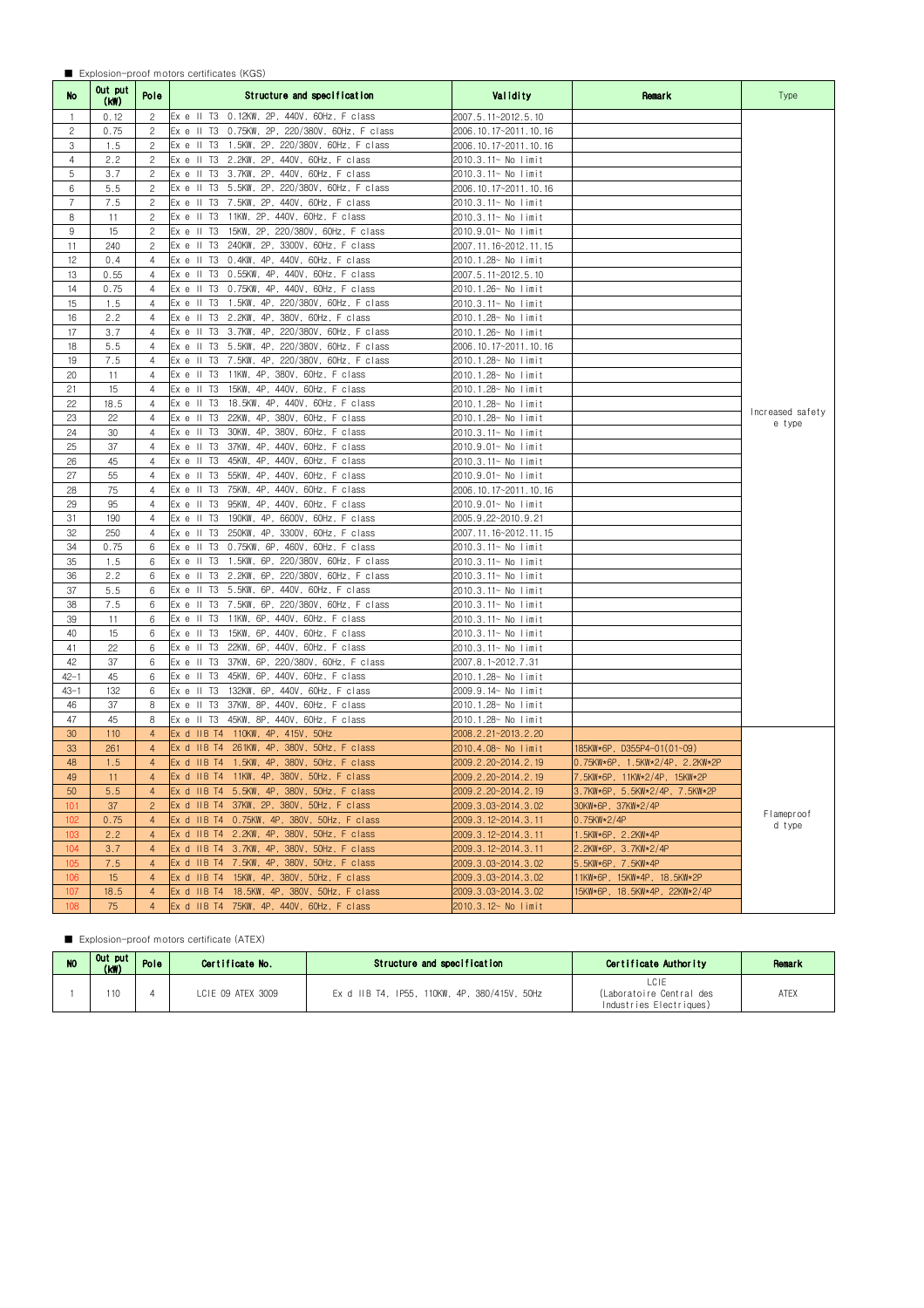## ■ High Efficiency Certificate (MEPS) for TEFC type

| Rated<br>Out put |                   | 2 poles                           | Date of          | Rated<br>Out put         |                          | 4 poles                           | Date of          | Rated<br>Out put         |                | 6 poles                           | Date of          |
|------------------|-------------------|-----------------------------------|------------------|--------------------------|--------------------------|-----------------------------------|------------------|--------------------------|----------------|-----------------------------------|------------------|
| <b>kW</b>        | <b>HP</b>         | <b>Efficiency</b><br>Standard (%) | Issue            | kW                       | <b>HP</b>                | <b>Efficiency</b><br>Standard (%) | Issue            | kW                       | <b>HP</b>      | <b>Efficiency</b><br>Standard (%) | Issue            |
| 0.75             | 1                 | 75.5                              | $17-May-10$      | 0.75                     | 1.                       | 82.5                              | $17-May-10$      | 0.75                     | 1.             | 80.0                              | $17-May-10$      |
| 1.5              | $\overline{2}$    | 84.0                              | $17 - May - 10$  | 1.5                      | $\mathbf{2}$             | 84.0                              | $6$ -May-10      | 1.5                      | $\overline{2}$ | 86.5                              | $17 - May - 10$  |
| 2.2              | 3                 | 85.5                              | $17 -$ May $-10$ | 2.2                      | 3.                       | 87.5                              | $17 - May - 10$  | 2.2                      | 3              | 87.5                              | $17 -$ May $-10$ |
| 3.7              | 5                 | 87.5                              | $17 - May - 10$  | 3.7                      | 5.                       | 87.5                              | $6$ -May-10      | 3.7                      | 5              | 87.5                              | $17 - May - 10$  |
| 5.5              | 7.5               | 88.5                              | $17 -$ May $-10$ | 5.5                      | 7.5                      | 89.5                              |                  | 5.5                      | 7.5            | 89.5                              | $17 -$ May $-10$ |
|                  |                   |                                   |                  | 5.5                      | 8                        |                                   | $17 - May - 10$  |                          |                |                                   |                  |
| 7.5              | 10                | 89.5                              | 17-May-10        | 7.5                      | 10                       | 89.5                              | $6 - May - 10$   | 7.5                      | 10             | 89.5                              | $17-Mav-10$      |
| 11               | 15                | 90.2                              | $17-May-10$      | 11                       | 15                       | 91.0                              | $17-May-10$      | 11                       | 15             | 90.2                              | 17-May-10        |
| 15               | 20                | 90.2                              | $17-May-10$      | 15                       | 20                       | 91.0                              | 17-May-10        | 15                       | 20             | 90.2                              | $17 -$ May $-10$ |
| 18.5             | 25                | 91.0                              | $17 - May - 10$  | 18.5                     | 25                       | 92.4                              | $17 - May - 10$  | 18.5                     | 25             | 91.7                              | 17-May-10        |
| 22               | 30                | 91.0                              | 17-May-10        | 22                       | 30                       | 92.4                              | 17-May-10        | 22                       | 30             | 91.7                              | 17-May-10        |
| 30               | 40                | 91.7                              | $17-May-10$      | 30                       | 40                       | 93.0                              | $17 - May - 10$  | 30                       | 40             | 93.0                              | $17-May-10$      |
| 37               | 50                | 92.4                              | 17-May-10        | 37                       | 50                       | 93.0                              | 17-May-10        | 37                       | 50             | 93.0                              | 17-May-10        |
| 45               | 60                | 93.0                              | $17 - May - 10$  | 45                       | 60                       | 93.6                              | $17 - May - 10$  | 45                       | 60             | 93.6                              | $17-May-10$      |
| 55               | 75                | 93.0                              | $17-May-10$      | 55                       | 75.                      | 94.1                              | $17-May-10$      | 55                       | 75             | 93.6                              | $17-May-10$      |
| 65               | 87                |                                   | $17 -$ May $-10$ | $\overline{\phantom{0}}$ | $\overline{\phantom{0}}$ |                                   |                  | $\overline{\phantom{0}}$ |                |                                   |                  |
| 75               | 100               | 93.6                              | $17 - May - 10$  | 75                       | 100                      | 94.5                              | $17-May-10$      | 75                       | 100            | 94.1                              | $17-May-10$      |
| 90               | 120               | 94.5                              | $17 -$ May $-10$ | 90                       | 120                      | 94.5                              | $17 -$ May $-10$ | 90                       | 120            | 94.1                              | $17 -$ May $-10$ |
| 90               | 124               |                                   | $17-May-10$      | 90                       | 124                      |                                   | $17 - May - 10$  | $\overline{\phantom{a}}$ |                |                                   |                  |
| -                | $\qquad \qquad -$ |                                   |                  | 90                       | 125                      |                                   | $17 - May - 10$  | 90                       | 125            |                                   | $17-Mav-10$      |
| -                | $\qquad \qquad -$ |                                   |                  | 110                      | 134                      |                                   | $17 - May - 10$  | $\overline{\phantom{a}}$ |                |                                   |                  |
| 110              | 150               | 94.5                              | $17-Mav-10$      | 110                      | 150                      | 95.0                              | $17 -$ May $-10$ | 110                      | 150            | 95.0                              | $17 -$ May $-10$ |
| 132              | 175               | 94.5                              | $17-Mav-10$      | 132                      | 175                      | 95.0                              | $17 -$ Mav $-10$ | 132                      | 175            | 95.0                              | $17-Mav-10$      |
| 160              | 200               |                                   | $17-May-10$      | 160                      | 200                      |                                   | $17 - May - 10$  | $\overline{\phantom{0}}$ |                |                                   |                  |
| 160              | 215               | 95.0                              | $17-May-10$      | 160                      | 215                      | 95.0                              | $17-May-10$      | 160                      | 215            | 95.0                              | $17-May-10$      |
| 200              | 270               | 95.0                              |                  | 200                      | 270                      | 95.0                              | $17 - May - 10$  | 200                      | 270            | $\cdot$ -                         |                  |